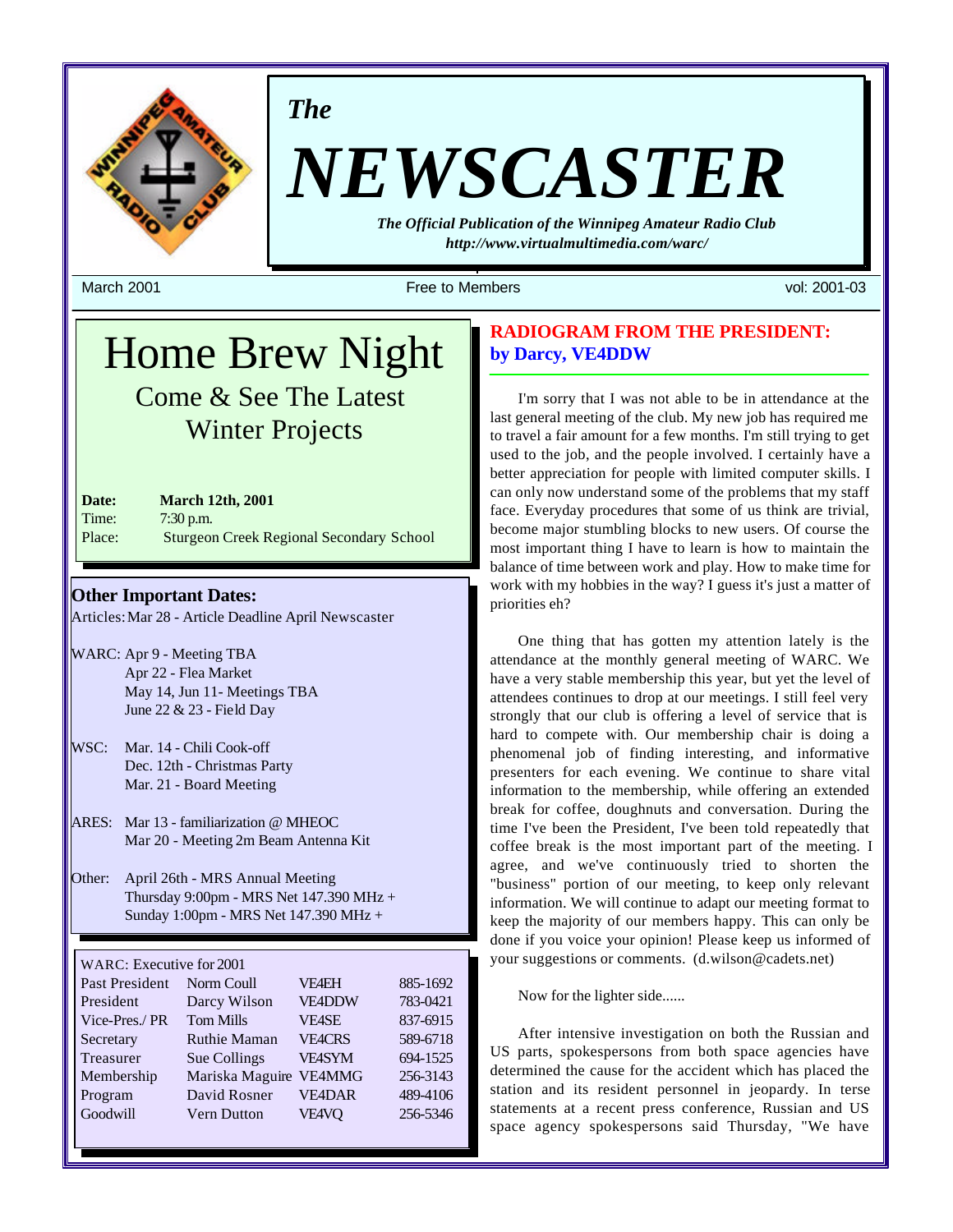concluded joint investigations concerning this potentially tragic accident and each nations team, separately, has arrived at identical conclusions for this incident. The accident was caused by one thing and one thing only... **OBJECTS IN MIR ARE CLOSER THAN THEY MAY APPEAR."**

# **News from the Winnipeg Seniors' Radio Club by Gil Frederick, VE4AG**

An exciting happening at the Club in February was the 'Girl Guides On The Air' Event (G.O.T.A.). On Saturday, Feb. 17, VE4GGC was put into operation, and from 10 a.m. until about 2:30 p.m., Guides were given the opportunity to talk to other Guides in Ontario, Quebec. Nova Scotia, and Alberta. Derek, VE4HAY, was there with his daughter, operating the 2m station for local contacts. We thank Jean Copland, 6B Guides, and Cindy Zikman, 232 Winnipeg Guides, for making the effort and taking the time to organize the visit of their troops to our Club. Next year, the U.K. will have their GOTA activities on the same weekend as the rest of the world, so we should have some excellent DX contacts.

George, VE4GNG, put on the Bingo social at the Club, and while disappointed with the lower than expected turnout of Bingo players, those that attended had a happy time. And, from what we hear, they enjoyed the 'hard-times' lunch.

The next social event at the Club will be the 'Great Canadian Chili Cook-Off', on Wednesday, March 14. Some members will be selected to be 'tasters', all members will be 'eaters' after the competition has been judged. Chow-down time is 12 noon, so please try and come much earlier, say 11 a.m.. George is looking for a good turnout – that will mean more social events planned and executed in the coming months.

The next monthly breakfast will be Thursday, March 8, at the Garden City Inn. Time is 9 a.m. Look for members in the



room to the left as you enter the main eating area. Someone will be lucky – either a free breakfast or a 'special prize package' made up by George.

The location for the Christmas party will be the Assiniboia Christian Centre, 3390 Portage Ave. at Rouge Rd. (across from Crestview Shopping Centre). This site offers excellent parking, wheelchair ramp, elevator, wheelchair-accessible rest room, 2 other rest rooms, a large and bright gym with ample room for movement between tables, P.A. system, and a commercial kitchen facility. The caterer has also been engaged. In order to obtain these premises, the date for the Christmas Party had to be moved to WEDNESDAY, December 12th; and we can start to come in anytime after 11 a.m. The best news is that the rental fee is considerably lower than that for the Legion.

With both Ed, VE4YU (Past President) and George, VE4GOM (President) on holidays down South, if you need to contact the next-in-charge for any urgent matter pertaining to the Club, it's Gil, VE4AG (V.P.) at 888-2473. Gil is also available at the Club on Tuesdays.

The next Board Meeting is Wednesday, March 21. Members who have petitions, or motions they wish to be brought to the Board's attention, please give the document(s) to our Secretary, George, VE4GNG, or to Gil, VE4AG (Chairman), in advance of this meeting, for inclusion on the agenda. If anyone wishes to apply for membership (55 or older, retired, and licensed), please apply before this meeting; applications are available at the Club (see duty officer, or phone 233-3122).

# **Minutes for W.A.R.C. February 12, 2001 Submitted by Ruthie, VE4CRS**

Meeting was called to order by Vice President Tom VE4SE at 1930 hours. Individual introductions followed. 37 members and 2 guests attended.

#### *Minutes*

Correction to January WARC monthly meeting minutes, Treasurer's report: - WARC Club insurance cost was \$400. not \$500.- dollars. Moved by Derek VE4HAY, seconded by VE4UK that the minutes of the January 2001 meeting be approved with the above correction, correction being published in February Newscaster. Carried.

#### *Correspondence*

Tom VE4SE 1. A letter was received from Parks Reservation Service advising us of available sites for early booking. Tom VE4SE informed members that the same site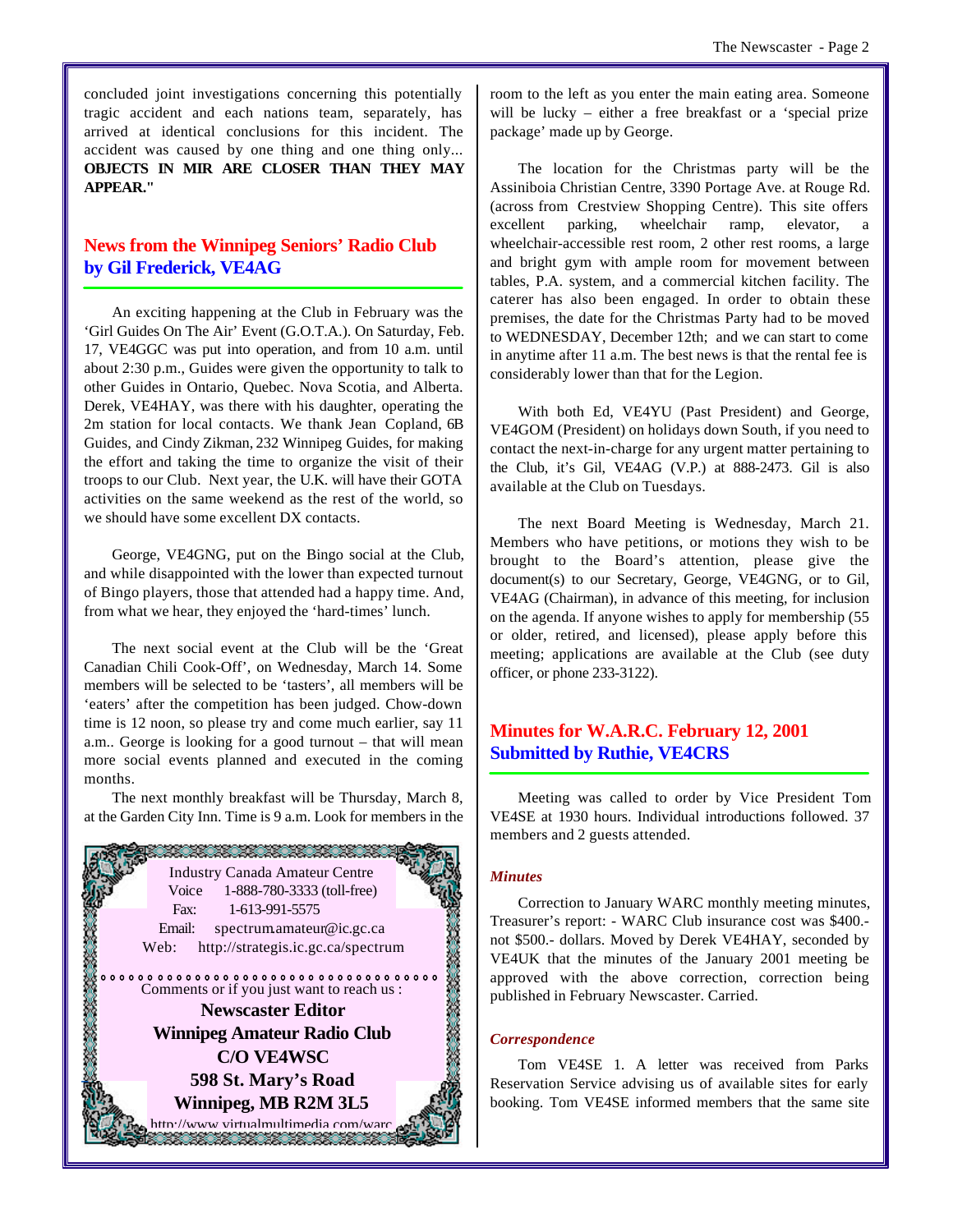that we had last year at Birds Hill Park for Field Day has already been reserved for us for the June 2001 Field Day.

2. A letter was received from Manitoba Digital Emergency Communications Group Inc. (MDECG) requesting funding in the amount of \$100.- to help continue operating and providing services to the Amateur Radio community, etc.

Tom VE4SE informed members that the executive turned down the request.

Much discussion followed. The main points were: -

- 1. No WARC members belong to MDECG;
- 2. Supporting with donation, not ongoing, positive for the club;
- 3. Discussion re history of MDECG and services they provide;
- 4. Derek VE4HAY suggested WARC take over Winnipeg node, at least keep packet alive in Winnipeg, it being a valuable service, not shut the avenue; enable WARC members to use packet;
- 5. Discussion re the value of packet and possibility of taking over node; to our advantage to promote it;
- 6. Tom VE4SE pointed out that there was no support coming from people who used it. Tom also mentioned the need for people to look after it if WARC takes over and asked if there was interest within the club;
- 7. Suggestions to help MDECG with their membership by publishing membership form for them in Newscaster and having a table for membership at April Flea Market;
- 8. Suggestion was made that the executive reconsiders and reports back at next WARC meeting.

#### *Treasurer's Report*

| January 2001 Sue VE4SYM                   |            |             |
|-------------------------------------------|------------|-------------|
| <b>Balance Forward</b>                    |            | \$4,669.49  |
| Revenue                                   |            |             |
| Membership \$15.00                        |            |             |
| Meeting draw \$57.00                      |            |             |
| Xmas float return \$43.55                 |            |             |
| Total monthly revenue                     | \$115.55   |             |
| <b>Expenses</b>                           |            |             |
| Photo copies \$40.78                      |            |             |
| Petty Cash float set up \$150.00          |            |             |
| Stamps \$211.50                           |            |             |
| Total monthly expenses                    | \$(402.28) |             |
| Net Income (loss) for the month           |            | \$ (286.73) |
| Book balance as of January 30, 2001       |            | \$4,382.76  |
| Petty cash balance as of January 30, 2001 |            | 150.00      |
| Total                                     |            |             |
| $\mathbf{I}$<br>21.200000100              |            |             |

Bank balance as of December 31, 2000 \$4,382.76

#### *RAC Report Rick VE4OV*

On March 6, 2001, our chances to vote at Industry Canada expire. If we feel strongly about the proposed change from 12 wpm down to 5 wpm for full HF privileges, then we should let IC know soon. Log onto the RAC site, follow the links and vote!

Rick Lord VE4OV has been appointed to the Canadian Amateur Radio Advisory Board, to continue his term until April 2003. CARAB is a joint board between RAC and IC to make sure that Radio Amateurs are heard at the national level. Senior members of RAC and IC are on CARAB, and meetings are held twice a year in the Ottawa area.

#### *Flea Market April 22, 2001*

A coordinator is needed for Flea Market. Please contact executive. Your volunteer spirit is most welcomed!

#### *Field Day June 23/24, 2001*

A coordinator is needed for Field Day. Please contact executive. We need your support, so come out and volunteer!

#### *International Ham Fest*

Tom VE4SE informed members that since clubs are folding, we would need to take on organizing our part of the Ham Fest more often.

#### *ARES*

Dog Sled Races

Tom reported that 26 members participated each day in the event. Communications went very well.

#### *Programs*

Vern VE4VQ reminded members that Homebrew night is next meeting, March 12, 2001.

#### *Good and Welfare*

Derek VE4HAY reported Girl Guides are on the air and to try to make contact.

Dick VE4HK reminded members to pay their dues to the Manitoba Repeater Society.

#### *Business meeting adjourned at 2015 hours.*

The Loonie draw was won by Phil VE4KOR. Member attendance draw was won by Tim VE4TJR, after Rick VE4OV re-donated it.

#### *Presentation*

Fire Prevention by Mike Ruta, fire prevention officer.

A most enlightening presentation kept the members rapt attention. It included a 17-minute video of how a fire becomes involved from beginning to end, and the dangers that lurk in the burning house. After explaining the video, Mike also suggested several devices for fire alarms and answered many questions from members. This was an excellent lesson for all.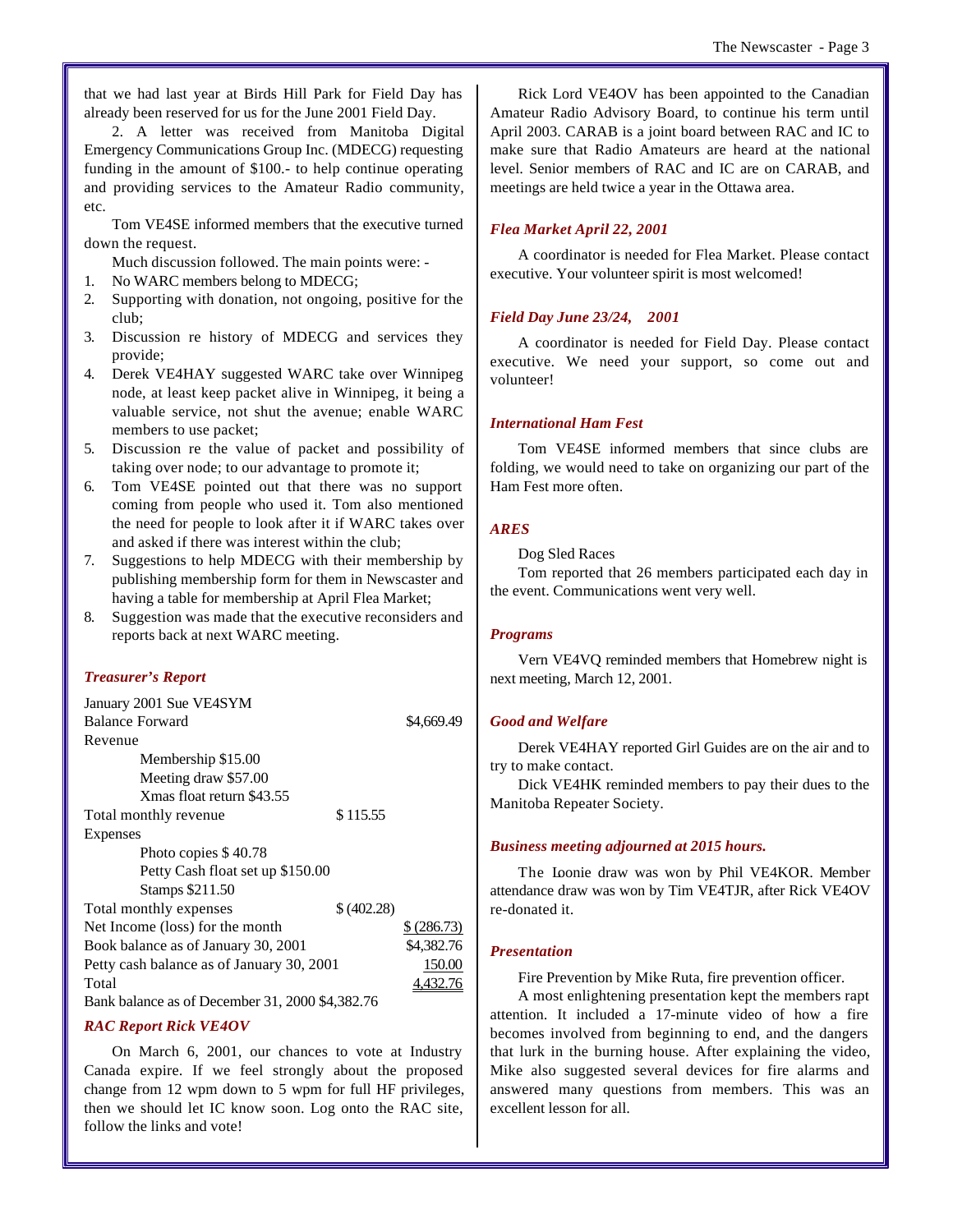# **RAC Bulletins**

### *RAC Bulletin 01-011E*

#### *Transatlantic QSO on LF completed*

On February 19th Laurence Mayhead, G3AQC and Larry Kayser, VA3LK completed a transatlantic QSO between the UK and Eastern Ontario on 136 kHz. The QSO began February 5th and was completed on February 19th with the reception of VA3LK's report by G3AQC. The QSO was made using a visual adaptation of Morse, and using the visual signal receiving program ARGO. The dits were 90 seconds long, the dashes 180 seconds long. Both stations used homebrew transmitters and a mix of commercial and homebrew receiving equipment. At these frequencies a wavelength is about 2200 metres long. The effective radiated power at G3AQC was in the order of 350 milliwatts. To learn more about Amateur Radio on LF, got to the RAC website at http://www.rac.ca/infodx.htm

#### *RAC Bulletin 01-104E*

Special Event Call Sign VC4X has been authorized to be used by Mr. Derrick Belbas (VE4VV) from March 2 to April 1, 2001 for the celebration of the 125th anniversary of the construction of Winnipeg's first City Hall in Manitoba.

# **Program By David VE4DAR**

#### *Home Brew Night, March 12*

Although previously held in April, Home Brew Night this year will be on Monday, March 12. This is the night radio amateurs and wanabees get the opportunity to show their stuff. By "stuff" we mean recently built projects. Everyone who enters a project will get a chance to win one of the four cash prizes in the draw. In other words, Home Brew Night is not a contest with judges. It's about assembling an electronic device; displaying it; and explaining the device to the admiring observers. I certainly hope no one confuses this with a Liars' Contest and tries to slip in a "ringer". We'll be watching carefully on March 12 at the Sturgeon Creek Collegiate at 1930 hours.

#### **From Nielsen Media Research staff newsletter:**

I made myself a snowball, As perfect as it could be, I thought I'd keep it as a pet, And let it sleep with me. I made it some pajamas And a pillow for its head, Then last night it ran away, But first -- it wet the bed. --- Author Unknown

# **Contest Calendar**

# *March 2001*

| $02-04$   | 1600-2359       | CW CZEBRIS                              |
|-----------|-----------------|-----------------------------------------|
| 03-04     | 0000-2400       | SSB ARRL DX                             |
|           | 03-04 2200-0159 | RTTY Open Ukraine Championship          |
| $10 - 11$ | 0000-2400       | <b>CW/SSB World Wide Locator</b>        |
|           | 10-11 1200-1200 | <b>CW Commonwealth Contest</b>          |
|           | 10-12 1400-0600 | SSB QCWA QSO Party                      |
|           | 10-11 Periods   | <b>SSB DIG QSO Party</b>                |
| 11        | 0700-1100       | <b>SSB UBA Spring Contest</b>           |
| 11 —      | 2 periods       | <b>SSB/CW The NSARA Contest</b>         |
| 11        | 0000-2400       | RTTY North America 'Sprint'             |
|           | 11-12 1800-0100 | CW/SSB Wisconsin QSO                    |
|           | 17-18 0000-2400 | SSB YL-ISSB QSO Party                   |
| 17-18     | 0001-2400       | <b>CW/SSB Bermuda WorldWide Contest</b> |
| 17-19     | 2 periods       | CW/SSB Virginia QSO Party               |
|           | 17-19 0200-0200 | <b>RTTY BARTG Spring RTTY Contest</b>   |
|           | 17-18 1200-1200 | <b>CW/SSB Russian DX Contest</b>        |
|           | 17-18 1200-1200 | <b>SSTV DARC HF SSTV Contest</b>        |
|           | 17-18 0000-2400 | CW/SSB Alaska QSO Party                 |
| 17        | 4 hours         | <b>CW/SSB Somerset Homebrew Contest</b> |
|           | 24-25 0000-2400 | <b>SSB CQ WW WPX Contest</b>            |
|           |                 |                                         |

#### *April*

| 05-07 | 1400-0200         | CW DX YL to NA YL Contest                  |
|-------|-------------------|--------------------------------------------|
| 07-08 | 1300-1300         | CW/SSB Italian YLRC Elettra Marconi        |
|       | 07-08 1500-1500   | <b>CW/SSB SP DX Contest</b>                |
|       | 07-08 1600-1600   | <b>RTTY EA RTTY Contest</b>                |
| 08    | 0700-1100         | <b>CW UBA Spring Contest</b>               |
|       | 13-15 2300-2300   | CW Japan Int'l DX Contest                  |
|       | 13-14 2200-0200   | CW Good Friday CW Sprint                   |
|       | 14-15 1800-1800   | CW/SSB King of Spain Contest               |
|       | 14-15 Periods     | CW DIG QSO Party                           |
|       | 14-15 1800-1800   | <b>CW/SSB Holyland DX Contest</b>          |
| 14    | 0000-2400         | <b>CW/SSB Australian Post Code Contest</b> |
| 16    | 1500-2000         | CW Low Power Spring Sprint                 |
|       | 19-21 1400-0200   | SSB DX YL to NA YL Contest                 |
| 21    | 0500-0859         | CW/SSB ES Open Championship                |
|       | $21-23$ 2 periods | CW/SSB Michigan QSO Party                  |
| 21-22 | 1200-1200         | <b>CW/SSB YU DX Contest</b>                |
|       | 21-22 Periods     | <b>AMTOR SARTG WW Amtor Contest</b>        |
| 21    | 1500-1859         | <b>SSB EU SPRINT Spring</b>                |
| 21    | 1600-2400         | CQ QRP to the Field                        |
|       | 28-29 1200-1200   | RTTY SP DX RTTY Contest                    |
|       | 28-29 1300-1300   | <b>SSB/CW Helvetia Contest</b>             |
|       | $28-29$ 2 periods | SSB/CW Florida QSO Party                   |
|       | 28-29 1700-1659   | CW/SSB Nebraska QSO Party                  |
| 28-29 | 1800-1800         | <b>SSB/CW Ontario QSO Party</b>            |
|       |                   |                                            |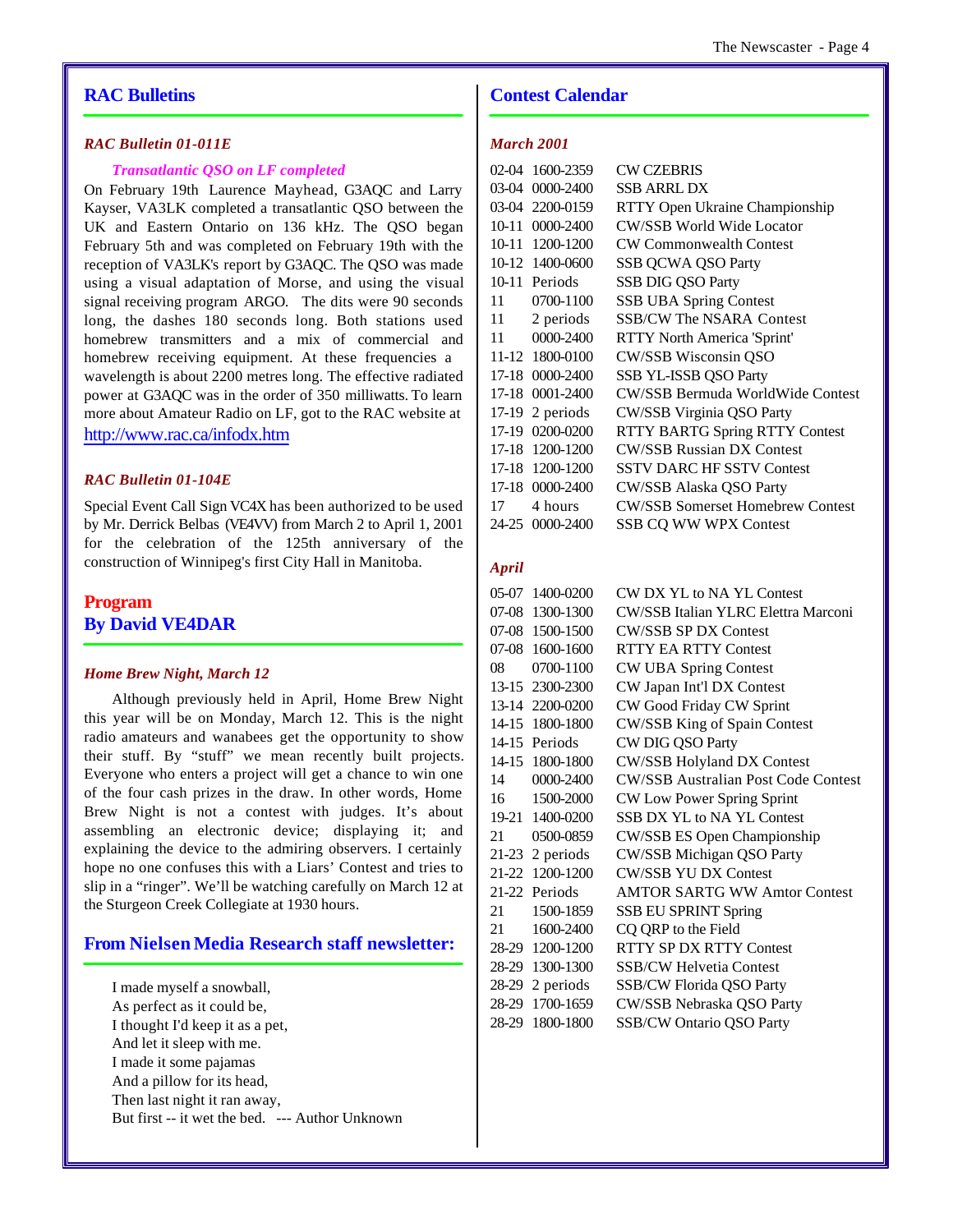# **Winnipeg ARES Report by Jeff, VE4MBQ - Winnipeg EC**

The Provincial ARES Executive is into planning for possible spring flood operations in Red River valley, Souris River basin and Upper Assiniboine Basin. Province of Manitoba Water Resources Branch web-site is a good place to get flood forecasts:

www.gov.mb.ca/natres/watres/index.html

Please consider registering NOW as a volunteer for possible flood operations, our biggest problem in 1997 was volunteer recruitment (people waited until flood operation started to volunteer). Please complete the form found elsewhere in this issue and mail it in or bring it to the March WARC meeting. Deadline for submission is 19MARCH01.

Ten WPGARES operators participated in Exercise #18 SUN 28JAN to examine repeater operation in Birds Hill Park. A brief search for a missing participant curtailed the testing (we never got to looking at simplex coverage) and made for an interesting afternoon. Traffic Vests and whistles are now recommended equipment for ALL outdoor exercises and events. Thanks to VE4s: HAZ, GWN, MBQ, TJR, ACX, TRO, EWN, YYL, KAZ, EIH

Special thanks to: Eastman Amateur Radio League for use of VE4SLK, Pinawa Repeater Society for use of VE4INT, Yori Tsuji for use of VE4TWO.

Twenty-nine amateurs braved -34 C and volunteered for WPGARES Public Service Event #52, Festival du Voyager Sled Dog Races in Birds Hill Park 10,11FEB01. The weather was just tolerable if you were properly dressed and kept your HT inside your jacket. Most if not all of our volunteers said they had lots of fun! It was nice to have involvement of members from South-Central and Beausejour ARES. Our volunteers provided over 300 volunteer hours! Thanks to VE4s: ACX, AJR, AND, DWG, EH, EIH, EWN, GWN, HK, KAZ, KU, MAB, MAQ, MBQ, MGR, MMG, ODB, OHB, RCJ, SE, STS, TJR, TRO, VID, WF, WTS, XM, XYL, YYL.

Special thanks to: WSCRC for use of a briefing room, Rolf Bandlow VE4VZ for photography, Pinawa Repeater Society for use of VE4INT, Yori Tsuji for use of VE4TWO and 2 HTs, Jim Ross for use of 2 HTs, Brad Honke for use of his snowmobile

A familiarization session for WPGARES members only at Manitoba Health EOC (MHEOC) is scheduled for TUE 13MARCH: 1900h surnames A-L, 2000h surnames M-Z.

Rick Lord VE4OV gave us a most interesting presentation at our February meeting on NVIS. Our next monthly meeting is TUE 20MARCH 1900h at West Kildonan Library 365 Jefferson , near Salter (note the change in location). In lieu of a guest speaker MBQ will be reviewing our new 2m Beam Antenna Kit. Our monthly meetings will now be held at West Kildonan Library until further notice - it would be prudent to monitor the 2 MRS Nets leading up to the monthly meeting for any last minute changes.

# **And the radio-amateurs? Submitted byVern VE4VQ**

#### *From Science & Vie, Aug. 2000, page 6*

"As a faithful reader of your magazine, I will not hide from you my disappointment when I read the article entitled, 'The war of the waves' devoted to the distribution of Hertzian waves on page 1 of your issue No. 993. Let me assure you, I do not question this distribution but I find that, in your list of users, you omitted the radio-amateurs. Ham radio-operators have existed since the development of the TSF, that is, since the last century. They were the pioneers with equipment of their own design and making. They distinguished themselves by their use of the short-waves in which the authorities and businesses of the time were uninterested. Things have certainly changed but the activities of the radio-amateurs still exist and it is disappointing to see them forgotten in an inventory of the distribution of the spectrum, especially as the knowledge that radio-amateurs are expected to display in order to obtain their operator's licence is far beyond the reach of most of us. Nor should you forget the humanitarian expeditions that are often assisted by radio-amateurs and that the search for the 'black boxes' of downed aircraft is demanded of them by France's Civil-Protection Law. And there is no charge by the Hams. …." Michel Vieux (internet)

## **Selkirk Weather**

Live local Weather: www.bmsl.ca/wx.html

# *Parkside Appliance & Electronics*



**Sales & Service of Computers & Software Home repairs offered**

**386 Belvidere Street 885-9278 www.escape.ca/~ve4jnf ve4jnf@escape.ca**

**John, VE4JNF**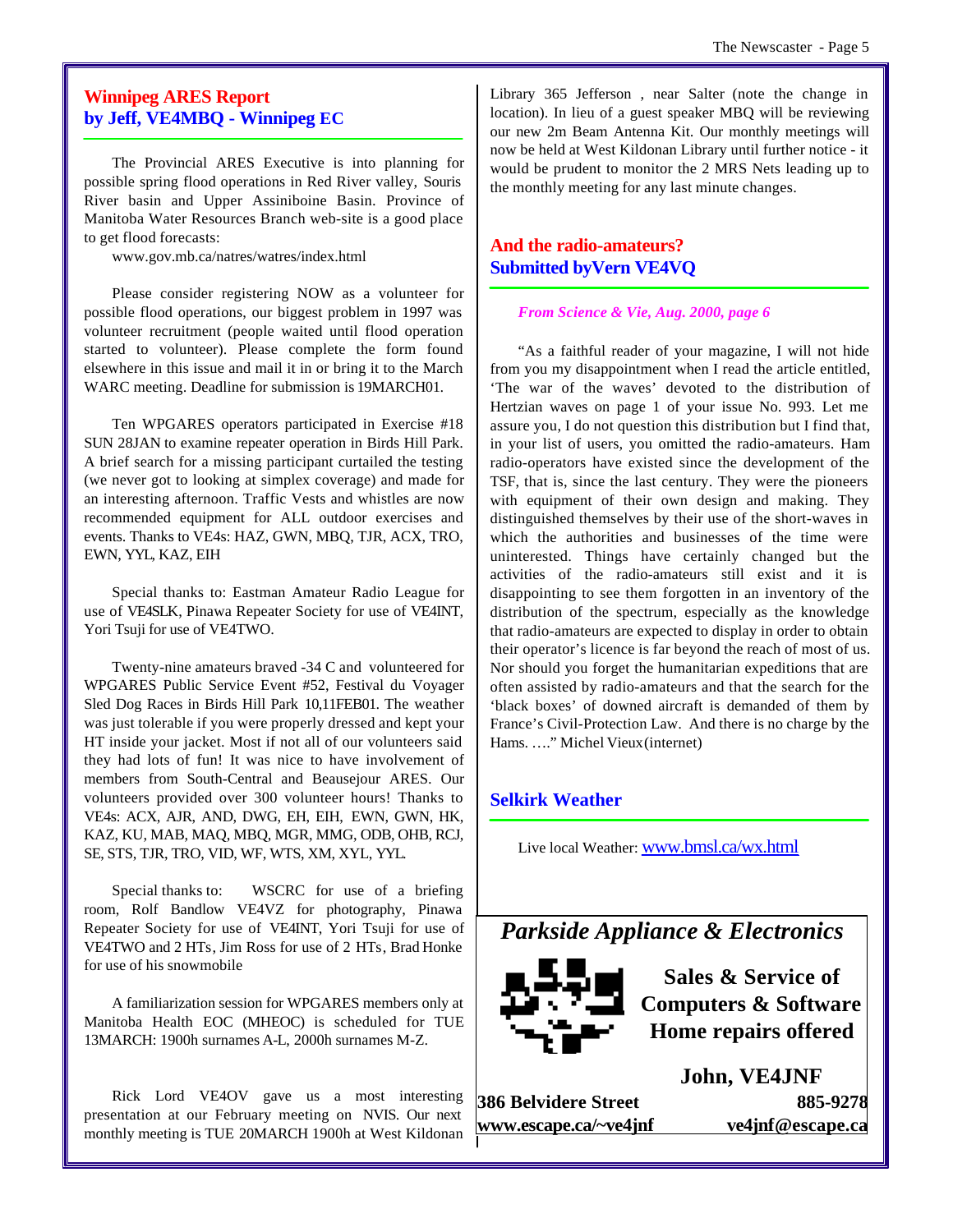## **News From The Net**

# *Board forsees dropping of Morse requirement at WRC 2003*

(ARRL) ARRL Board of Directors has approved a resolution that ''recognizes and accepts'' the Morse requirement likely will be dropped from Article S25 of the international Radio Regulations at the 2003 World Radiocommunication Conference. The Board's Morse Code resolution declared that deletion of the Article S25 international requirement at WRC-03 ''should not automatically or immediately mean a similar removal of the Morse code from Part 97 of the FCC rules.'' Morse code, the Board affirmed, ''should be retained as a testing element in the US.''

## *Super RTTY*

(SARL) One of the latest developments in Amateur Radio is "super" RTTY, more technically described as MFSK, Multi-tone Frequency Shift Keyed mode.

The mode consists of 16 tones, sent one at a time at 15,25 baud and spaced 15,625 Hertz apart. Each tone represents four binary data bits. The transmission is only 316 Hertz wide and can easily be accommodated on a HF transceiver with a CW filter.

#### *Industry Canada issues 5 wpm Morse Code Gazette Notice*

(RAC) Industry Canada has finally issued the long awaited Gazette Notice indicating their intent to amend Radio Information Circular RIC-2, to:

"Grant Full Operating Privileges in all Amateur Radio Frequency Bands Below 30 MHz to Amateur Radio Operators Holding a 5 word per minute (w.p.m.) Morse Code Qualification".

The purpose of the Gazette Notice is to give all Canadians an opportunity to comment on the proposed changes. Comments should be sent to Industry Canada within 60 days.

The full notice can be found on the Industry Canada Web site at:

Http://strategis.ic.gc.ca/SSG/sf05327e.html



# **WWW.VE4.NET** Promoting the Spirit of Radio

Bob Hrabi VE4ZAP

#### *April 18, 2001 - World Amateur Radio Day*

The IARU Administrative Council has selected "Providing Disaster Communications: Amateur Radio in the 21st Century" as the theme for World Amateur Radio Day 2001. The occasion will be marked April 18.

#### *UK says free licenses for the over-75s*

(RSGB) A recent press release from the Radiocommunications Agency says that with effect from the 1st of April 2001, Amateur and Citizen's Band Radio Licenses will be issued free to those aged 75 years and over. New licence applications received on or after the 1st of April will be issued free of charge to any person aged 75 or over at the time of issue. Existing licence-holders whose licence renewal is due on or after the 1st of April, and who are 75 years of age or over at that time, will have their licence renewed at no charge. Licenses will still need to be renewed each year, but no licence fee will be required.

#### *'Radio Rage' hazardous to ham radio*

(ARRL) Petty squabbles between hams could be a greater threat to amateur radio than rule breaking. That's the message from the FCC's Riley Hollingsworth. Hollingsworth said that as these arguments are not illegal, the FCC could do nothing about them. However, it reflects poorly on the amateur service.

More important, he said, rude or intemperate on-air behavior might provide just the sort of ammunition that an entity seeking additional spectrum will use against Amateur Radio.

Hollingsworth said that it was pressure from the ARRL and US amateurs that prompted the resumption of amateur enforcement in 1998. This resumption, which has earned Hollingsworth much respect amongst amateurs, has led to a reduction in the number of complaints received. However, he warned against amateur complacency.

#### *Ontario QSO Party Information*

Due to an unfortunate scheduling conflict with the Durham Region Hamfest, the 5th Annual Ontario QSO Party which would have normally been held on April 28-29th has been shifted to April 21-22, 2001 from 18:00 UTC Saturday to 18:00 UTC Sunday.

Also, from here on in the Ontario QSO Party will shift from the last weekend of April to the 3rd full weekend of April.

For further updates on the Ontario QSO Party you can join the OQP reflector by sending a "blank" e-mail to: oqp-subscribe@egroups.com.

#### *RF safety information on this web site*

Discussions of possible health hazards related to RF energy from amateur transmitters and antennas are underway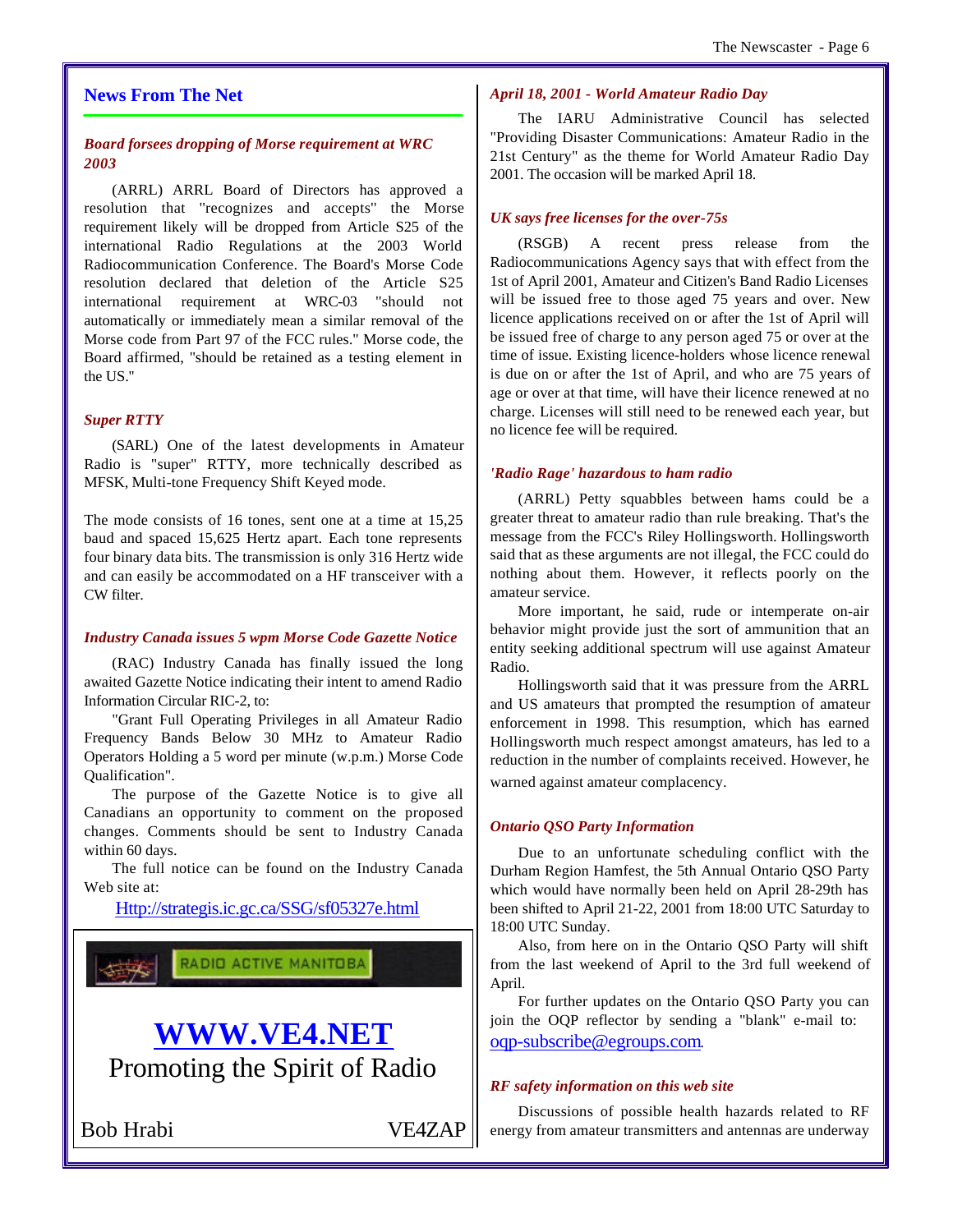in a number of countries these days. The Australian government has recently published new guidelines for VK's who must, by Australian regulation, assess their own stations. The ARRL has long been active in providing information to US Amateurs to help them judge the impact of FCC rules on RF safety.

In Canada, the government has issued Safety code 6, which sets out our standards for RF safety.

Following discussions with Industry Canada at the recent CARAB meeting, RAC has developed a page of links on this web site, designed to help Canadian Amateurs find information which can help them assess their transmitting stations to see if RF levels are likely to be judged hazardous. The new page can be found at

Http://www.rac.ca/rfe.htm

## **Toronto-born 'father of wireless communication,' Al Gross, dead at 82**

PHOENIX (AP) - Al Gross, the Toronto-born inventor of the walkie-talkie and a father of wireless communication, once said he believed he was born 35 years too soon.

He died Dec. 21 in Sun City, Ariz., at age 82. When Gross, who was born in Toronto and grew up in Cleveland, demonstrated his prototype pager at a medical conference in 1956, it flopped. Doctors told him they didn't want to be bothered during their golf games. Decades later, it delighted him to see such wide use of cellular phones and pagers, a technological offshoot from his first devices.

He earned a degree in electrical engineering at Cleveland's Case School of Applied Science, now Case Western Reserve University.

Seeing the potential for walkie-talkies, the military recruited Gross into the Office of Strategic Services, the precursor of the CIA.

There, he developed a ground-to-air, battery-operated radio that could transmit up to 50 kilometers. The device is credited with saving lives during the Second World War.

After the war, he formed the Citizens Radio Corp. in Cleveland to produce two-way radios for the public. His success gave Gross the freedom and money to continue inventing.

In 1949 he devised the first wireless pager. That was followed in 1951 by his wireless telephone. In 1959 he began to work in the aerospace industry, contributing critical work for digital timing devices in Titan, Atlas and Minuteman missiles.

His contribution to pop culture came in the late 1940s, when Dick Tracy cartoonist Chester Gould visited the Gross workshop. Gould saw two items that sparked a brainstorm: a watch with a built-in beeper and a wireless microphone.

"Can I use this?" he asked the inventor, who agreed.

In 1948, the comic-strip detective made his debut as a crime fighter aided by a two-way wrist radio.

Gross's ideas, for which he held many patents, were so far advanced most expired before the world was ready for his inventions and he didn't make much money.

"I was born 35 years too soon," he once told the Arizona Republic newspaper.

"If I still had the patents on my inventions, Bill Gates would have to stand aside for me."

2001 (5th Annual) Ontario QSO Party April 21-22nd 1800 UTC -24 hours

 The Ontario QSO Party has grown from literally nothing to Canada's third largest amateur radio contest. Its a chance for you to "chase" Ontario hams... and its a fun and very friendly amateur radio contest! If you need any further info, please feel free to drop me a note. Bob, VE3SRE, Contest Manager, Ontario QSO Party, ve3sre@rac.ca

# **Keep your eye on the sky By Derek, VE4HAY**

EME folks - Full month on February 7th. This will be when the Moon as close to the earth as it will get in 2001 a mere 357,000 Km's. Sorry about the short notice, but I bet VE4MA was ready.

Meteor Scatter folks - April 21st will be the peak of the Lyrid shower with about 1 shooting start every minute. August 11 & 12 the annuals Perseids meteor shower with up to 100 shooting stars an hour. And the granddaddy of them all the Leonids will beak on November 17th with rates as highs as 10,000 an hour. Now that should be able to produce some distinctive sounds on your QSO's. And finally the Geminid shower on Dec. 13th.

Eclipses - While not visible a total eclipse of the sun will happen on June 21 over Africa, and we will be in night mode at that time. So you can look for some possible grey area Dx that night. Also look at December 14th for another solar eclipse over South America which will produce about 20% coverage for us. So once again you should be able to work so grey area DX. And finally on the 30th just before the RAC winter contest will be a lunar eclipse which will make the ionosphere almost free of solar radiation and the lunar surface should be better for bouncing signals off as well for these EME folks.

All in all, 2001 will be another good year for working the skies. Good luck.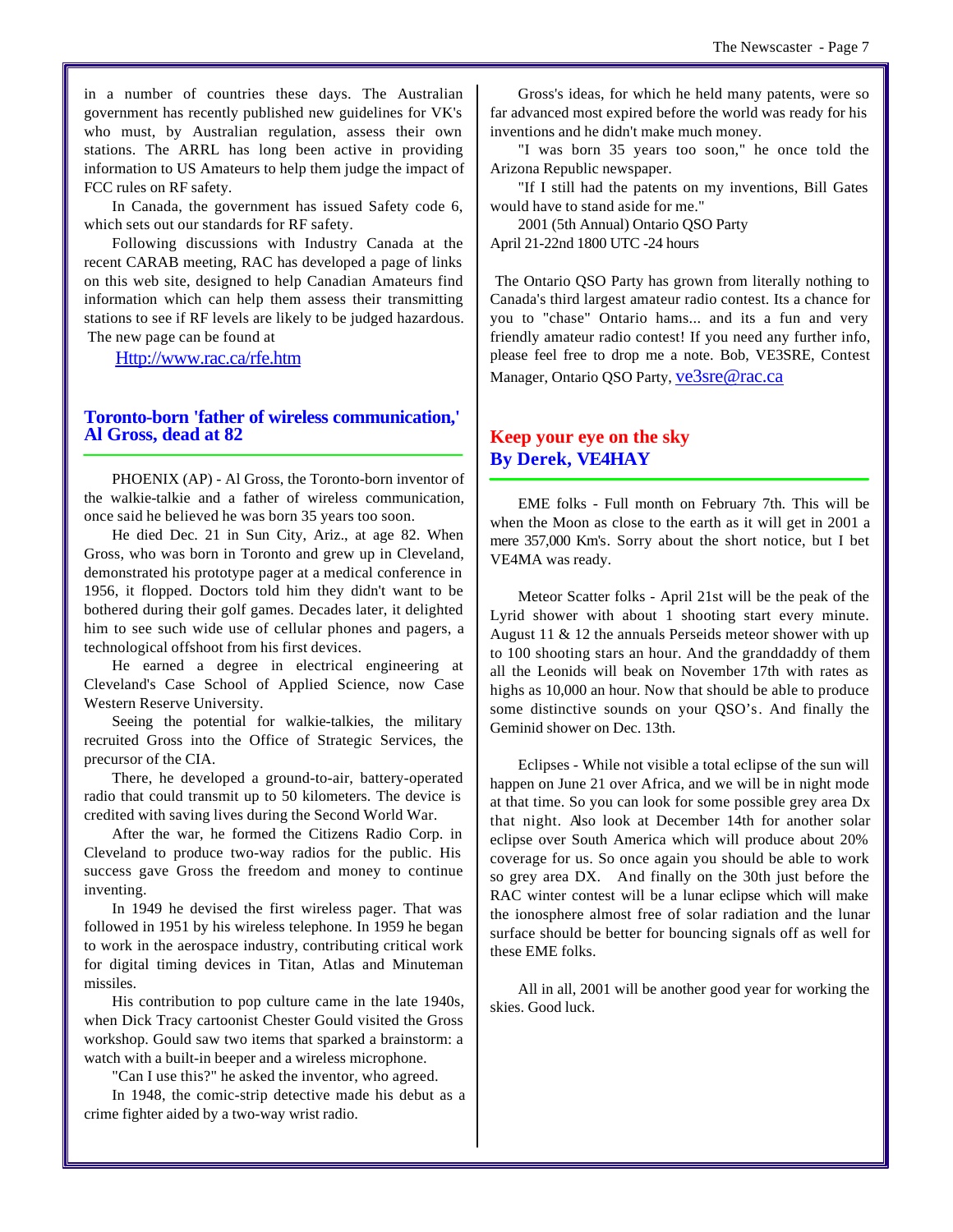# **Circuit by John VE4YD**



The only drawback is the dropout voltage now is 3.5 volts rather than 2 volts.

R1 and R2 set the inverse ratio of current through the pass transistor and the regulator chip. I. E. with

 $R1 = .25$  ohm and R2 = 1 ohm the circuit will handle 5 Amps, 4 A through the transistor and 1A through the regulator chip. When both transistor and regulator are mounted on the same heat sink the whole assembly is protected by the regulator's over-temperature protection.

- R1 .25 Ohm, 8 watts, for other currents change this resistor.
- R<sub>2</sub> 1 Ohm, 3 watts.
- D1 1N4000 or equivalent is only there to insure the load is split according to the resistor value.
- Q1 Transistor 2N2955 or equivalent.
- C1 .1 micro-farad, ceramic.

C2 .1 micro-farad, ceramic, if circuit is to be used with a pulsatile load then C2 should have a 10 to 100 micro-farad electrolytic capacitor in parallel.

# **The Sun's Pulse By Vern, VE4VQ**

The following article is my abbreviated translation of a short item in Science & Vie, June 2000, page 23.

The illustration accompanying the article shows the tachocline which, according to the author, is a thin layer inside the sun. Here goes!

The Sun has a heart ... that beats. This has just been discovered by a team led by Rachel Howe at the National Solar Observatory at Tucson, Arizona. Using the satellite SOHO, what they found is that the speed of rotation of the tachocline slows down every sixteen months.

The astronomers are now hypothesizing that this phenomenon may be responsible for the rising and following of the magnetic field generated by the sun during the eleven-year cycle so well known by Ham radio operators.

In spite of the difference in the periodicity of the two phenomena, the scientists are beginning to suspect that further study of this newly found "solar dynamo" will lead to a better understanding of the solar system.

# **Editors Ramblings By Derek VE4HAY**

Looking to help promote Amateur Radio, then check out this site http://www.rac.ca/animate.htm in the left corner is an animated graphic, which you can download and attach to all your e-mails or your own web site. Give it a try, and promote our hobby to the world.

Another web link to check out, if you are interested in what happening with the river levels this spring try this one. While it may be American, it is still interesting to see what coming .

Http://www.riverwatchonline.org/

Well now I only have a few more weeks to go at my current job, before I venture on to a whole new career. So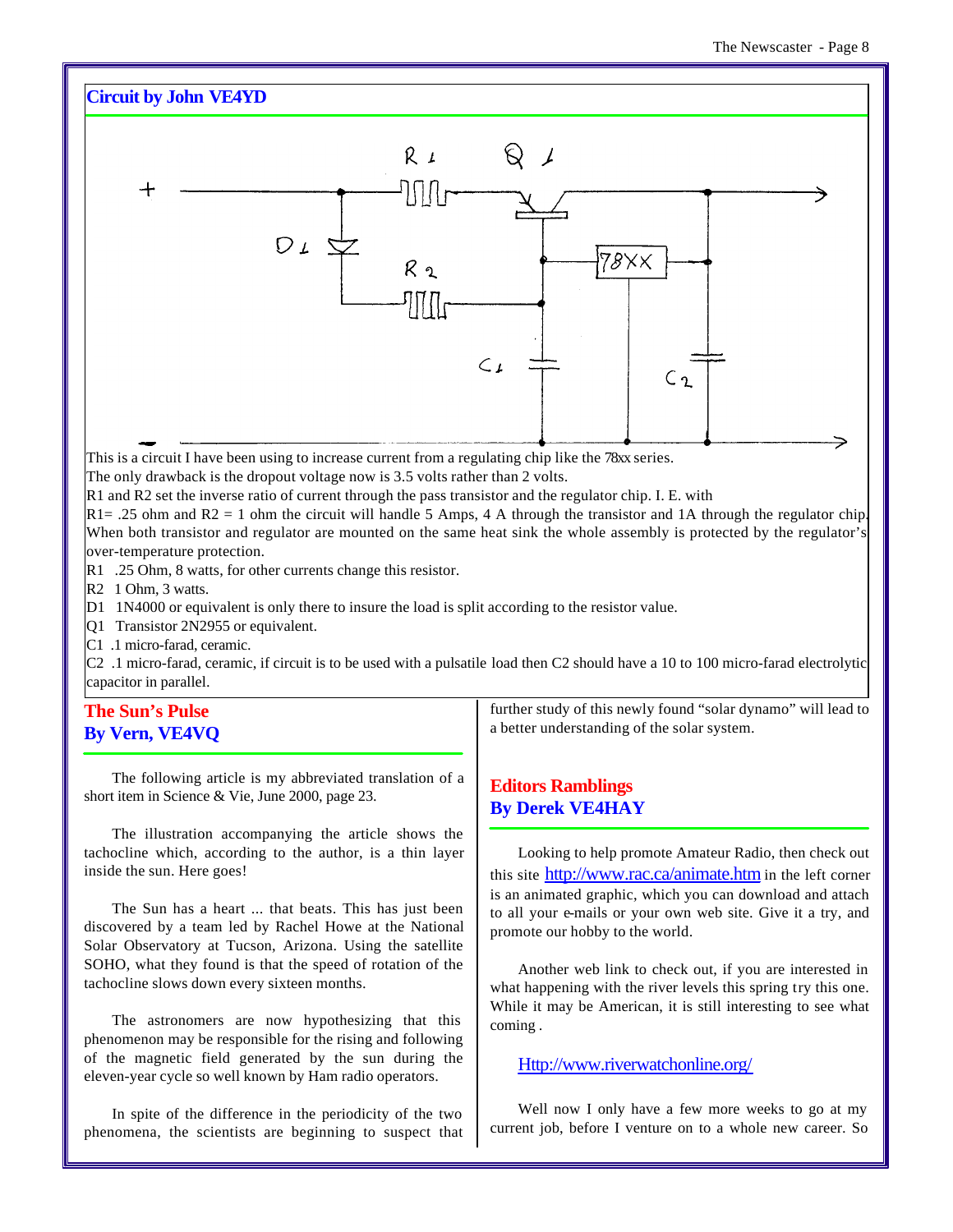

Two of the CW instructors at VE4WSC Bruce, VE4GR & Tony, VE4AO

what's the point I am trying to make. It's very simple. While I may have lots of time in the evenings to do the newsletter, I will have very few evenings on which to put everything together. So once again I am asking for someone or some one's to fill my in-basket with articles, so that I can have the something to pick an choose from. Any article at all as long as it has something to do with this hobby of ours.

What else is happening - I hear that Prairie-Comm is doing some cleaning of their back room. Look in next months newsletter for more information on what they find.

The Manitoba Repeater Society will be holding their Annual General Meeting next month. Look for their newsletter to be coming out soon.

Congratulations to those who now have their HF endorsements, courtesy of the classes from the Winnipeg Seniors Radio Club.

And to finish this off, a reminder that the Sprint WARC FleaMarket will be happening April 22, 2001. Looking for a table, contact the executive who will be pleased to direct you to the co-ordinator. Or how about volunteering to help out.



VE4EWN accepts his Worked All Winnipeg award from VE4HK



power in COMMUNICATION

# **Now carrying the Big Three in Amateur Radio**

# *Comtelco Electronics*

 **1456 Logan Avenue Winnipeg, MB, Canada R3E 1S1 Phone (204) 774-9313 Fax (204) 772 3550** *comtelco@cyberspc.mb.ca* **Icom \* Kenwood \* Yaesu MFJ \* Uniden \* Valor \* Chushcraft Canada Wide Mail Orders**

Looking for a new HF or VHF/UHF Rig? Why not go for one of the best on the market. Come on down and check out the spec's on the radio of your choice. Compare between brands, and then place your order.

> Your Manitoba Amateur Radio Dealer